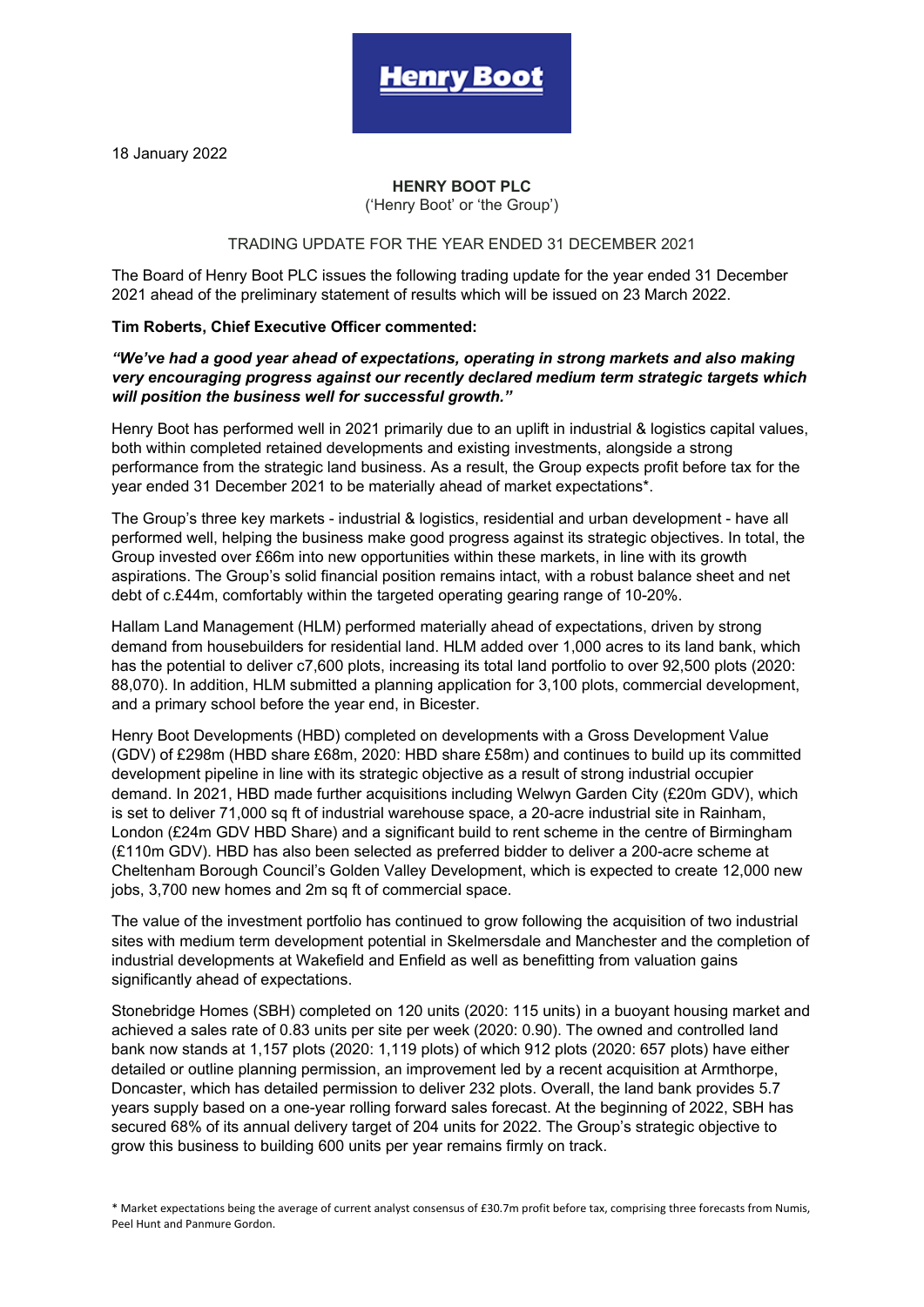Henry Boot Construction performed well throughout 2021, and after securing a £47m urban development scheme, the Cocoa Works in York, during H2 2021, has secured 100% of its orderbook for 2022. Banner Plant is trading above pre-CV-19 levels and is experiencing strong demand due to the positive performance of the UK housing and construction markets.

#### **Outlook**

Looking ahead, Henry Boot enters 2022 in good shape, with a robust balance sheet, strong momentum within the Group's operations and a healthy store of opportunities secured in its three key markets, leaving the Group confident of further progress in the year.

Already, in early January 2022 one of HBD's joint ventures in Scotland has successfully completed the sale of a 56-acre site with the benefit of detailed planning consent for 540 residential units, retail and community space. It has also concluded a forward land sale and development agreement for the construction of a 260,000 sq ft industrial unit in Wakefield for a German pharmaceutical company.

Whilst market conditions remain supportive for the Group to deliver its short and medium-term targets, Henry Boot continues to monitor the shortage of materials and labour in the UK construction industry, in addition to increasing build costs. However, the business is currently managing these challenges effectively, with the added benefit of sales price increases.

Finally, at the end of the month, the Group will be launching phase two of its Responsible Business Strategy, that will be setting forward looking targets aiming to embed Henry Boot's ESG approach into its commercial decision making and meet its previously declared commitment to Net Zero Carbon by 2030.

-ends-

This announcement contains inside information for the purposes of article 7 of EU Regulation 596/2014. The person responsible for making this announcement on behalf of Henry Boot is Amy Stanbridge, Company Secretary.

# **Enquiries:**

#### **Henry Boot PLC**

Tim Roberts, Chief Executive Officer Darren Littlewood, Group Finance Director Daniel Boot, Group Communications Manager Tel: 0114 255 5444 www.henryboot.co.uk

**Numis Securities Limited**

Joint Corporate Broker Garry Levin Tel: 020 7260 1000

**Peel Hunt LLP** Joint Corporate Broker

Charles Batten/Harry Nicholas Tel: 020 7418 8900

# **Hudson Sandler**

Financial PR Nick Lyon/Wendy Baker Tel: 020 7796 4133